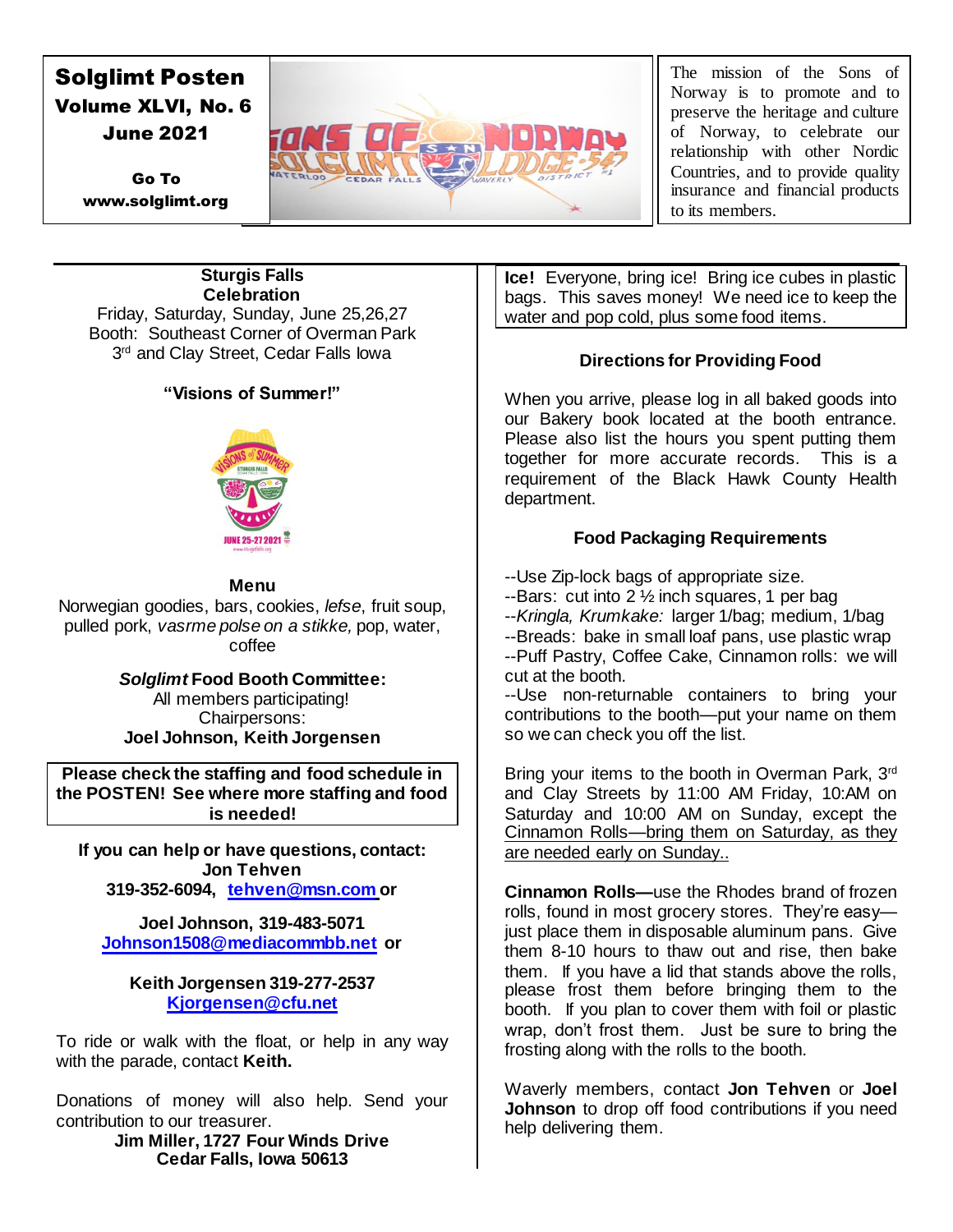### **Secretary's Notes, May 11, 2021 Business Meeting**

*Solglimt's* monthly business meeting was called to order on Tuesday, May 11, by **Vice-President Jon Tehven** at New Aldaya in Cedar Falls. In attendance were **Keith Jorgensen, Gloria Tehven, Beebs Downing** and **Eunice Becker.** 

The Secretary's Minutes of the April meeting were approved at written. (**Keith/Jon).**

**Treasurer Jim Miller** reported (via e-mail) a balance of \$3945.62 in the Lodge operating account at the end of April with receipts of \$100.40 and no disbursements. Treasurer's report accepted (**Keith/Gloria**).

**Jon Tehven** reviewed the April Lodge Activities and noted to members had achieved Golden Member status. Membership remains at 85.

**Editor Gloria Tehven** noted that a sign-up sheet would be circulated at the May Lodge meeting for sponsoring the Viking ship for one month starting with June. Cost is \$35. A drawing also will be held for prizes for those who contributed articles to the January – May newsletters. News items and reports for the next issue are requested by June 1.

Medals will be presented at the May meeting to those meeting Sports Activity requirements.

Preparations for the Sturgis Falls event are well under way. A sign-up sheet for staffing and donations of cash and food will also be circulated.

According to **Co-Social Director Beebs Downing,**  arrangements for the Lodge's *Syttende Mai*  observance on May 25 are in place. Suggested presenters for future meetings were discussed and will be followed up with **Co-Director Lori Devries.**

The next business meeting will be held Tuesday, June 8, at New Aldaya. Lunch at 11:30; meeting at noon.

The Lodge meets on Tuesday, May 25, at the Cedar Falls Woman's Club, 6:30 PM. Speaker is **Hovey Brom** on his experiences during WW II.

As there was no further business, meeting adjourned.

Respectfully submitted,

**Eunice Becker, Secretary**

Our June Viking Ship sponsor is **Joan Meany.** Our July sponsor is **Betty Butler.** Both have already paid the \$35 to our treasurer. The sponsors for August are **Duane** and **Mardell Lindberg.** Many thanks to all the people who signed up for next year. We have sponsors all the way through May!

#### **Lodge Member News**

#### **From Joan Krafka Meany**

**Joan** is a newer member of *Solglimt* Lodge. Her mother's family were Danish immigrants to the area

between Quasqueton and Independence, Iowa, known as the Dane settlement near Pine Gove church along the diagonal county road of Buchanan County connecting these two communities. She was raised in Dysert, Iowa and is also a member of the Czech Heritage Partnership to pay homage to her father's family.



She and her husband Joe are both retired from John Deere in Waterloo. She thanks us for welcoming a sister Scandinavian descendant of immigrants to America. She enjoys learning so much with our wonderful fellowship and SON programming and praises the Lord that the lockdown is over with!!

#### **Tubfrim**

Tubfrim has been a collection of postage stamps for many years to send to Norway for charity use. However, the Sons of Norway Headquarters is no longer facilitating the program. Some Districts are choosing to participate in the program. If you want to continue saving stamps, you can, but at this time we don't have information about District One's Tubfrim plans.

At this time we are not collecting stamps . . . until further notice from District 1.

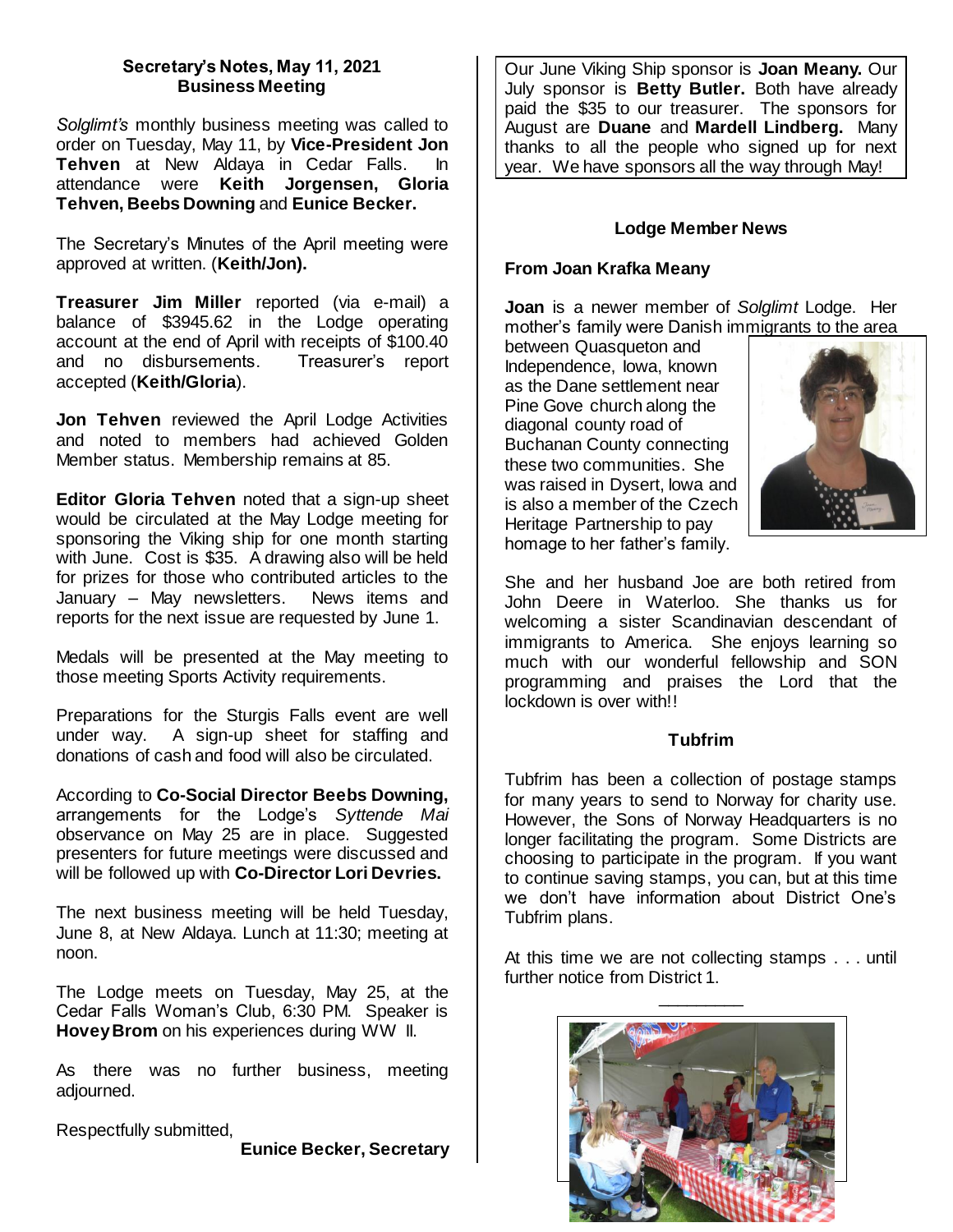### **Secretary's Notes, May 25. 2021 Lodge Meeting**

*Solglimt's* 2021 *Syttende Mai* celebration was held Tuesday, May 25, at the Cedar Falls Woman's Club. It was the first meeting in over a year. On each table was a banner that said, "It's been so long since we last met."

**President Clare Palmer** called the meeting to order. **Keith Jorgensen** shared an Ole and Lena joke. This was followed by the anthems and table prayer led by **Duane Lindberg** 



and accompanied on the piano by **Kathy Schuhmacher.** Members were welcomed and guests were introduced.

The dinner was served cafeteria style. Traditional Norwegian food was available: *lutefisk,* meatballs, potatoes, red cabbage. Sweet soup, *rommegrot*, rice pudding, and *lefse* were on each table, and desserts were provided by members.

After dinner **President Clare Palmer** invited members to share information. **Dottie Roiseland**  reported that her famous black fiddle will be going back to Norway. **Liz Konig** shared information of the TV program about Norway's Princess Martha taking refuge with her children in Washington DC during World War II. **Jon Tehven** was the lucky person who found an almond in his rice pudding, and he mentioned the death of **Lorraine Fox.** He also shared information about the Sons of Norway Foundation's successful collection drive for funds.

People with May birthdays were recognized. **Bill Hanson** has attained Gold Member status. **Jon Tehven** and **Duane Lindberg** received Sports medals, presented by **Clare** since **Sport Director Carol Pett** unable to attend the meeting.



**Editor Gloria Tehven** conducted a drawing of names of those who had submitted items of interest for the January-May POSTENS. Winners were: **Ron Lance, Duane Lindberg, Bev Haugen, Dottie Roiseland** and **Eunice Becker.** First prize was a rosemaled plate, painted by Ione Kleven.

The other prizes were rosemaled wooden spoons and "paddles". A sign-up sheet was circulated for monthly sponsors of our Viking ship storage.

**Coordinator Keith Jorgensen** reported on final Sturgis Falls preparations and a sign-up sheet for booth staffing and donations of food and cash was circulated.

**Treasurer Jim Miller** reported that donations to the North East Iowa Food Bank totaled \$88.00.

The evening's speaker, **Hovey Brom,** shared an

informative and entertaining program on his experiences in the military during World War II including his year of playing n a military band after the was on. He was a very good speaker!!



Lodge members who signed up

for Sturgis Falls work crews will be assembling in Overman Park the last weekend in June, from the 25<sup>th</sup> through 27<sup>th</sup>.

The next Lodge meeting will be the Annual Heritage Picnic at the Cedar Falls Boat House on August 24<sup>th</sup>.

The June business meeting is scheduled for Tuesday, June 8, at New Aldaya in Cedar Falls with lunch at 11:30 and meeting at noon.

Respectfully submitted,

 **Eunice Becker, Secretary,** with assistance from **Gloria Tehven**

*Tusen Tak* to **Christa Hanson** for making the *rommegrot,* **Percy Slattenow** for making the Sweet Soup, and **Joel Johnson** for getting the *lefse.* 

# **Happy June Birthdays**

 $\overline{\phantom{a}}$ 

- 1 Dwight Allbee
- 10 Adelyn Flanders (y)
- 12 Eloise Nelson
- 13 Mardell Lindberg
- 14 Dennis Bergmann
- 18 Ron Peterson
- 22 Cheryl Moore
- 23 Walter Jensen (y)